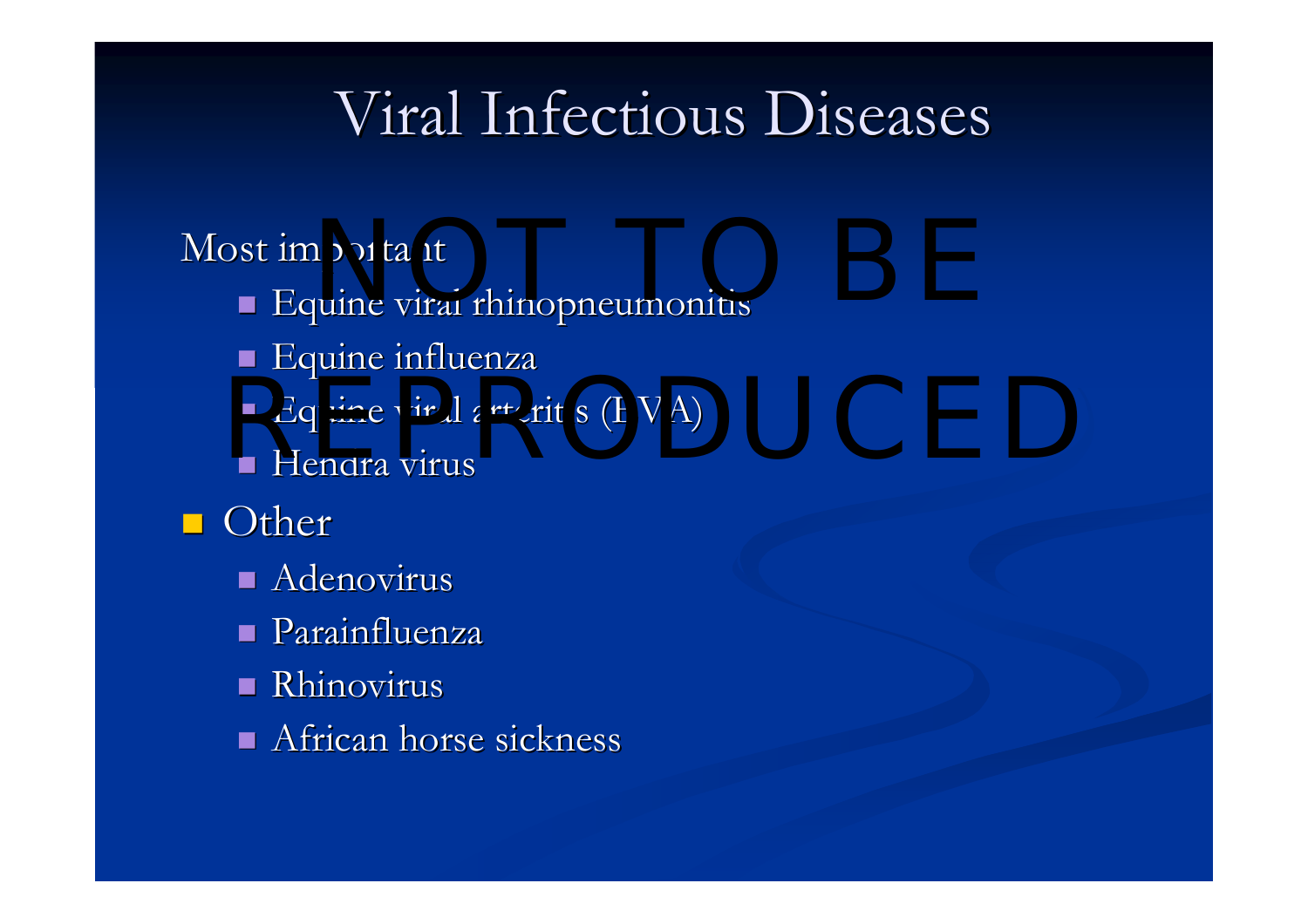# **Equine Viral Rhinopneumonitis**

- $\blacksquare$  Equine herpesvirus 1 and 4 (EHV-1, EHV-4) **Diseases** ine herpesvirus 1 and 4 (EHV-1, EHY
- Respiratory (generally EHV-4) ■ Respiratory (generally Ert v-4)<br>■ Weanling foals and young race horses  $\blacksquare$  Reproductive **Little Controller Controller**  $-$  abortions (generally EHV-1)  $\,$ **Fetuses/neonates infected in utero** – severe disease –  $-$  bronchointersitial pneumonia with  $\overline{\phantom{a}}$ necrosis and inclusion bodies  $\blacksquare$  Neurologic – recent racetrack outbreaks in USA  $\blacksquare$  Virus persists latently in trigeminal ganglia till activated by stress or immune suppression.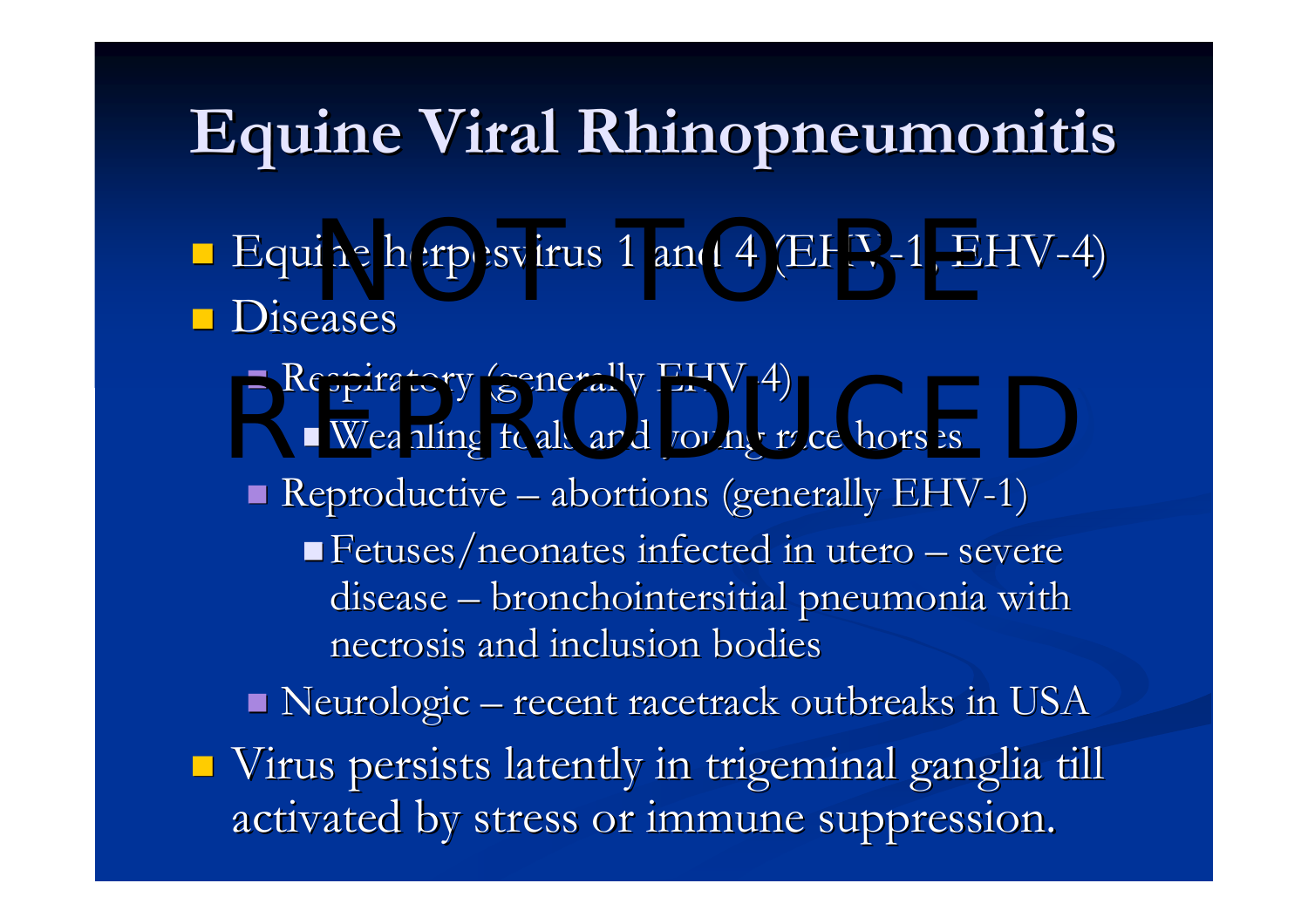#### **Equine Viral Equine Viral Rhinopneumonitis Rhinopneumonitis Fetal –Interstitial Pneumonia Interstitial Pneumonia**

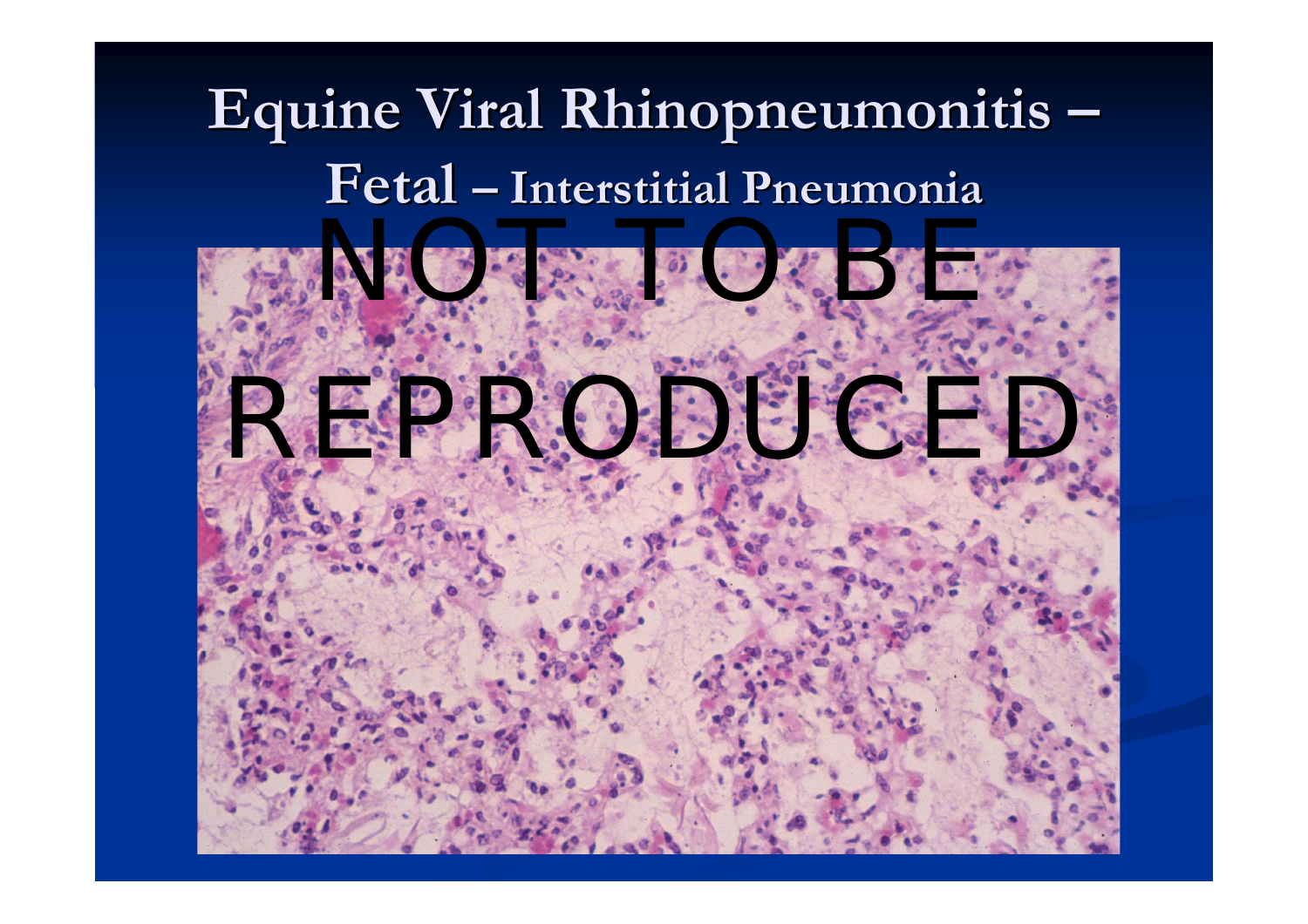### **Gamma-Herpes Virus in Donkeys**

- nd Interstitial pneumonia
- **Syncytial cells even in chronic lesion**
- $\blacksquare$  No inclusion bodies No inclusion bodies and the set of the set of the set of the set of the set of the set of the set of the set of the set of the set of the set of the set of the set of the set of the set of the set of the set of the set of
- Kleiboeke et al, 2002, JVDI 14: 273-280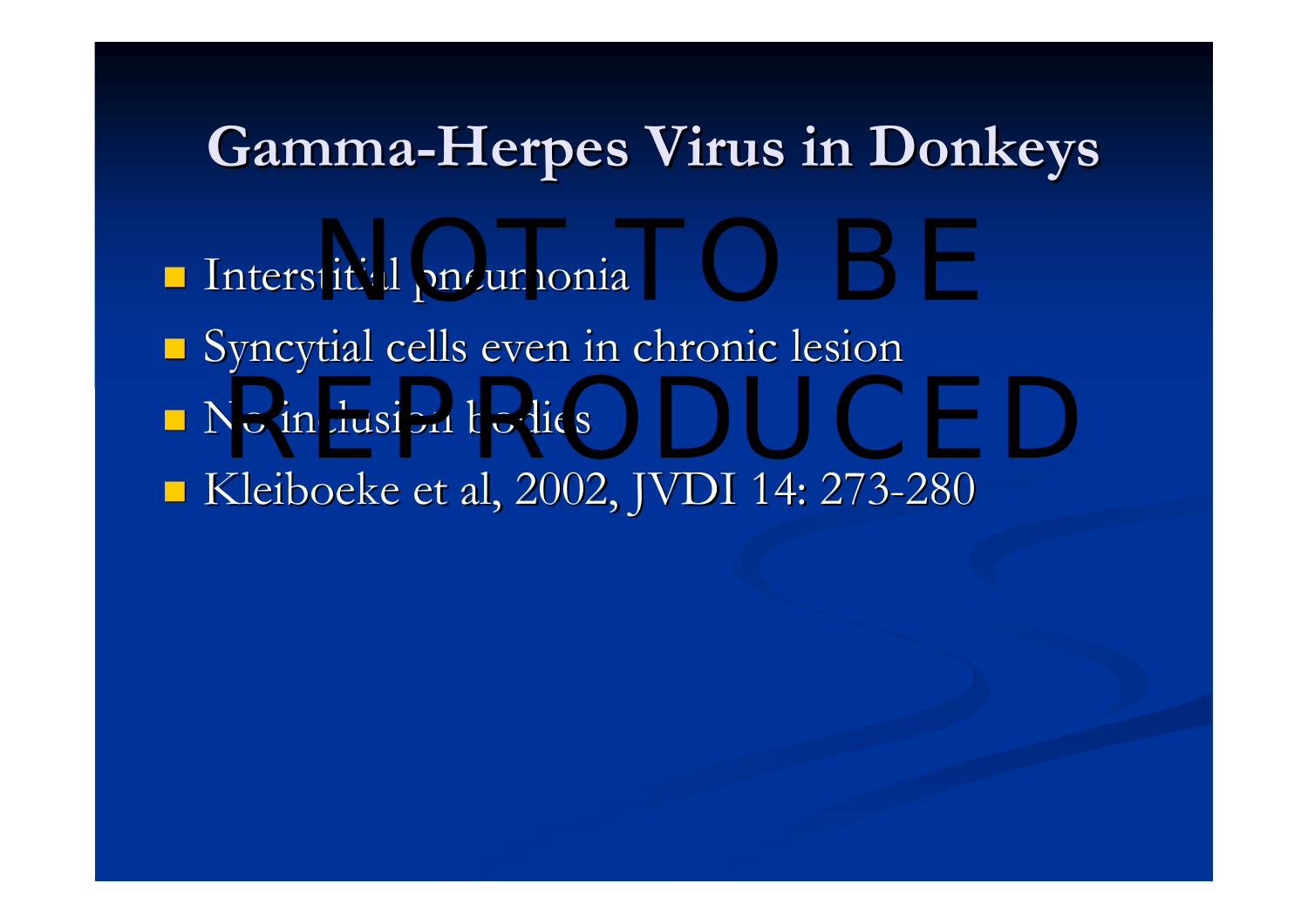# **Equine Influenza Equine Influenza**

Type A strain (A/equi-1 and A/equi-2) Generally in 2-3 yr olds at racetrack High morbidity, low mortality Clinical signs: fever, cough, oculonasal discharge Recently mutated and "jumped" to dogs  $strain (A/equi-1 and A/equi-2)$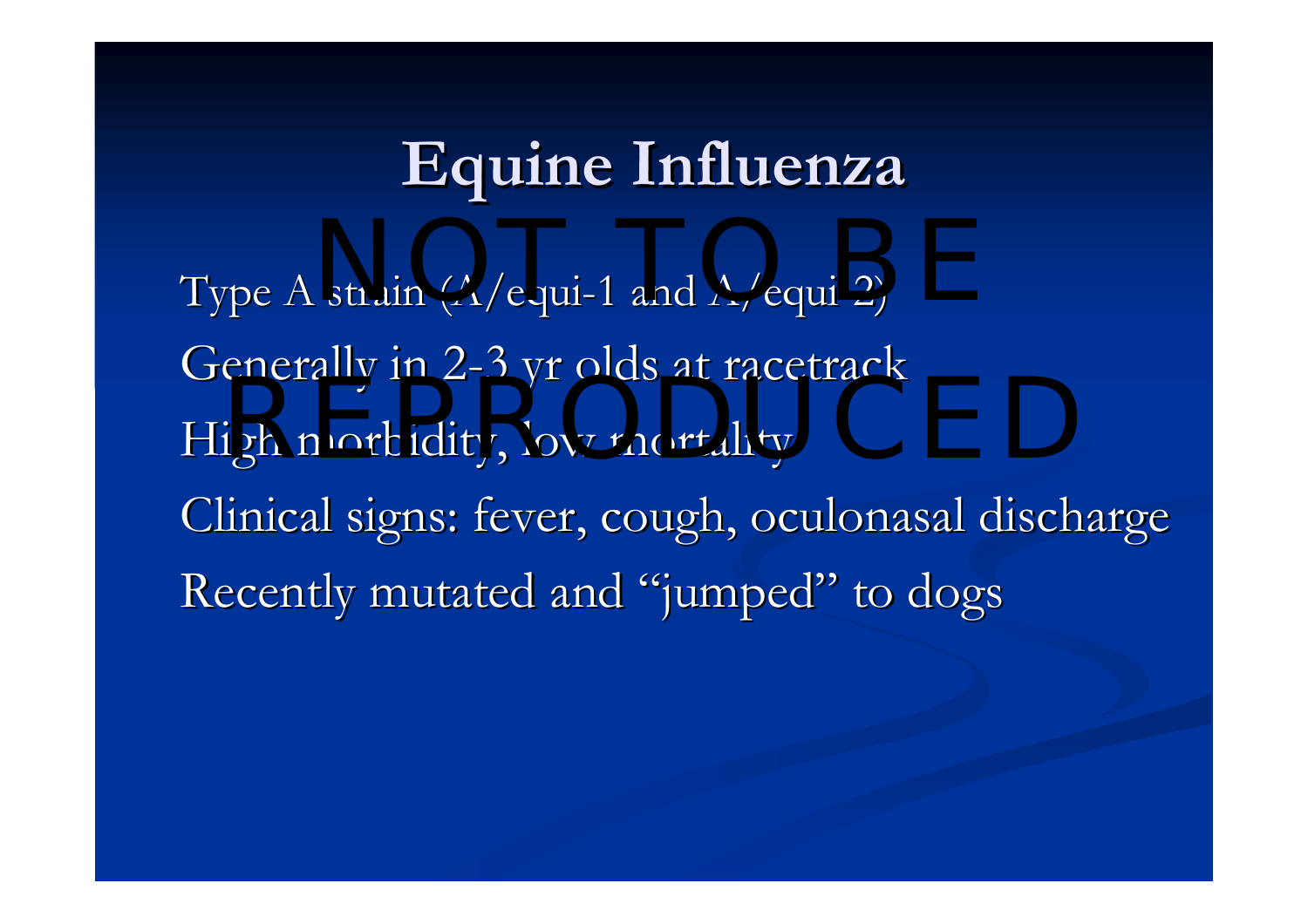# **Equine Influenza Equine Influenza**

Pathology Pathology  $\blacksquare$  Mucopurulent exudate in airways Nultifocal atelectasis (checkerboard pattern) Broncho-interstitial pneumonia  $\blacksquare$  Secondary bacterial anteroventral bronchopneumonia possible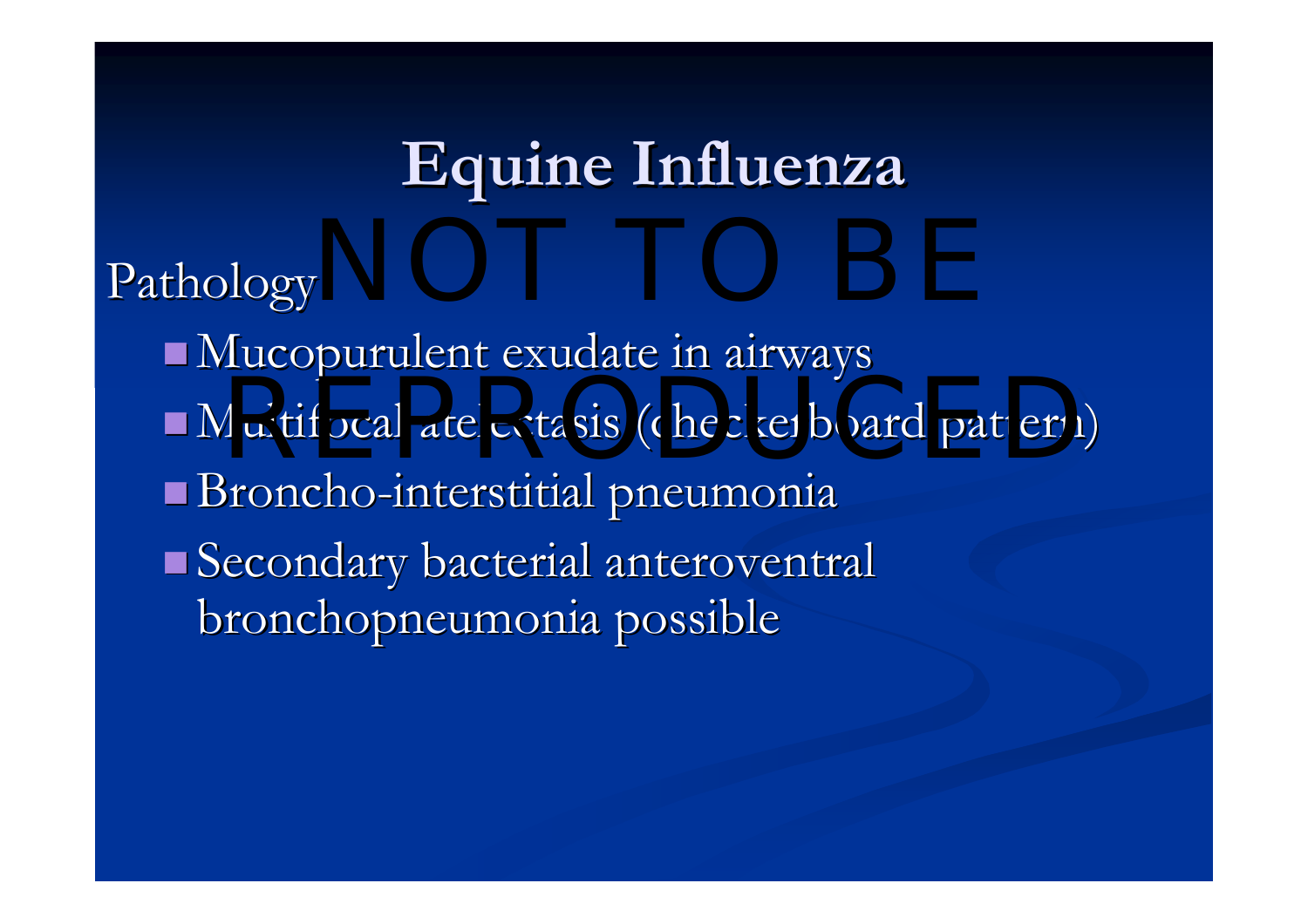### **Equine Viral Arteritis (EVA)**

- n Arterivirus found worldwide
- $\blacksquare$  Disease pansystemic -foals and horses
- **Nirus infects macrophages and endothelial cells**
- $\blacksquare$  Clinical signs fever, respiratory distress, abortion, diarrhea, dependent edema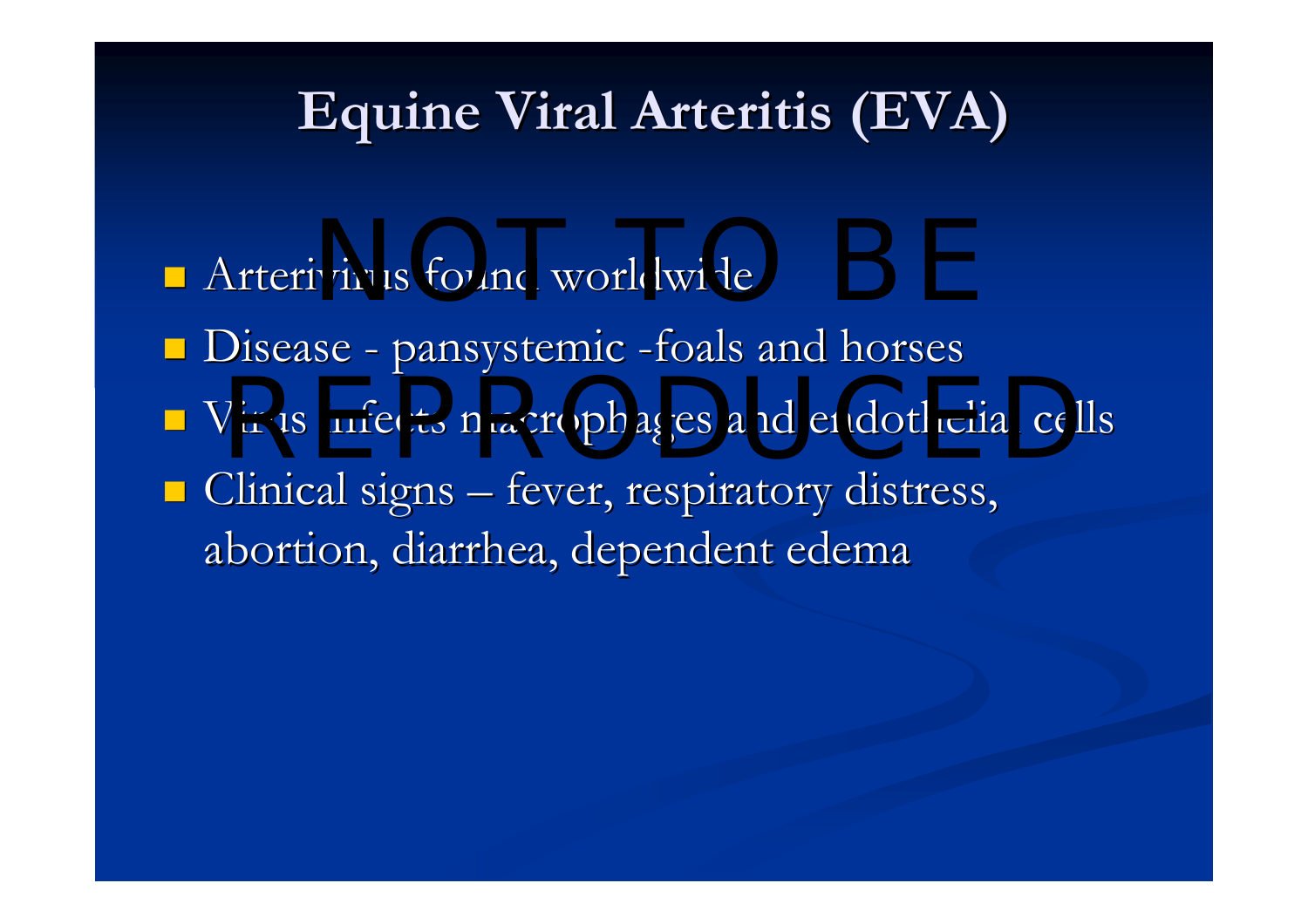## **Equine Viral Arteritis (EVA)**

 $\blacksquare$  Pulmonary pathology Interstitial pneumonia Interstitial pneumonia ■ Fibrino-necrotic vasculitis  $\blacksquare$  Edema and hemorrhage  $\blacksquare$  Hydrothorax  $\blacksquare$  Other organ pathology related to vascular lesions • Fibrino-necrotic vasculitis<br>• Edema and hemorrhage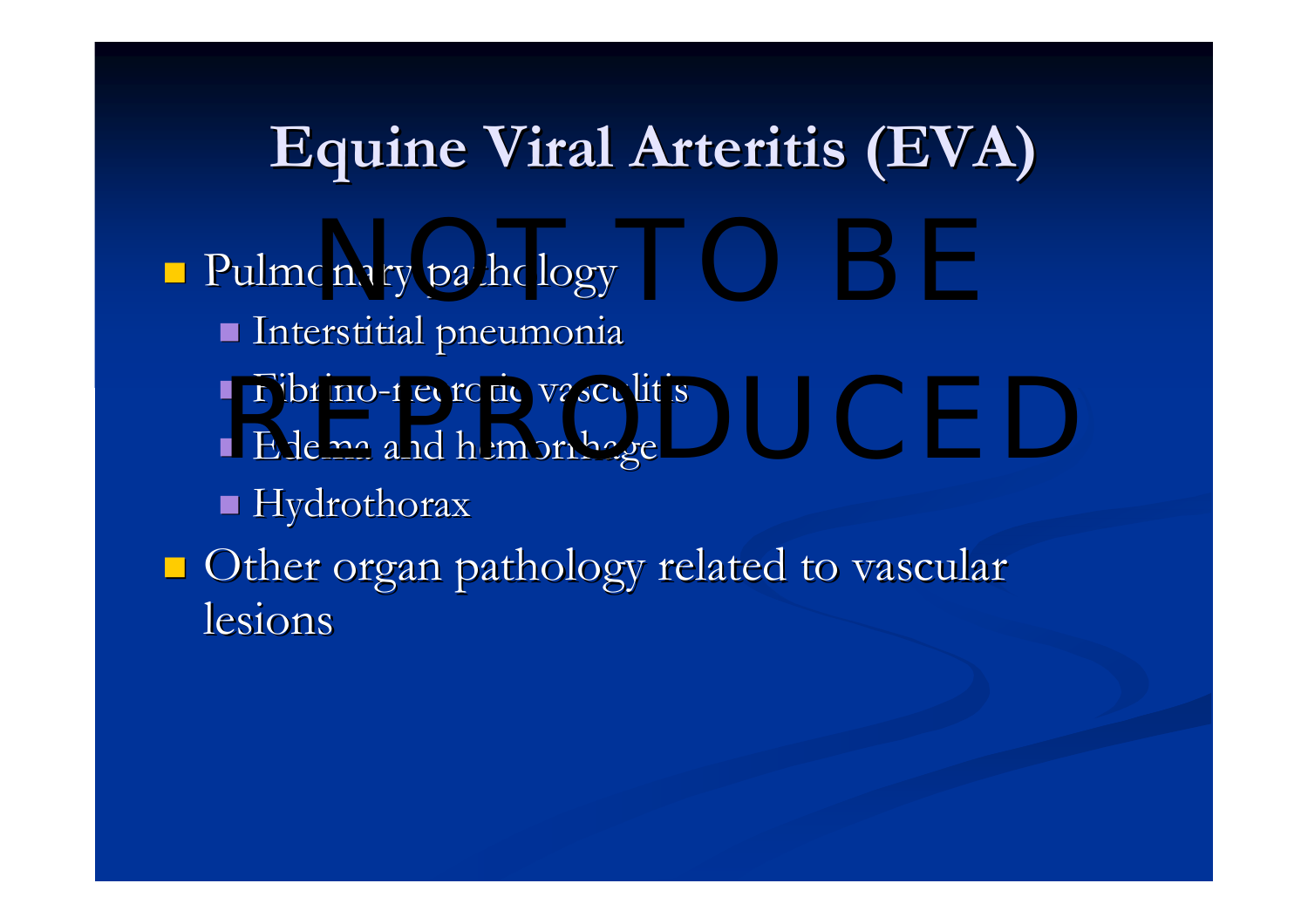#### ${\bf Equi}$ ne Viral Arteritis (EVA)  $\cdot$  **Fetus Interstitial pneumonia with rib impressions Interstitial pneumonia with rib impressions**